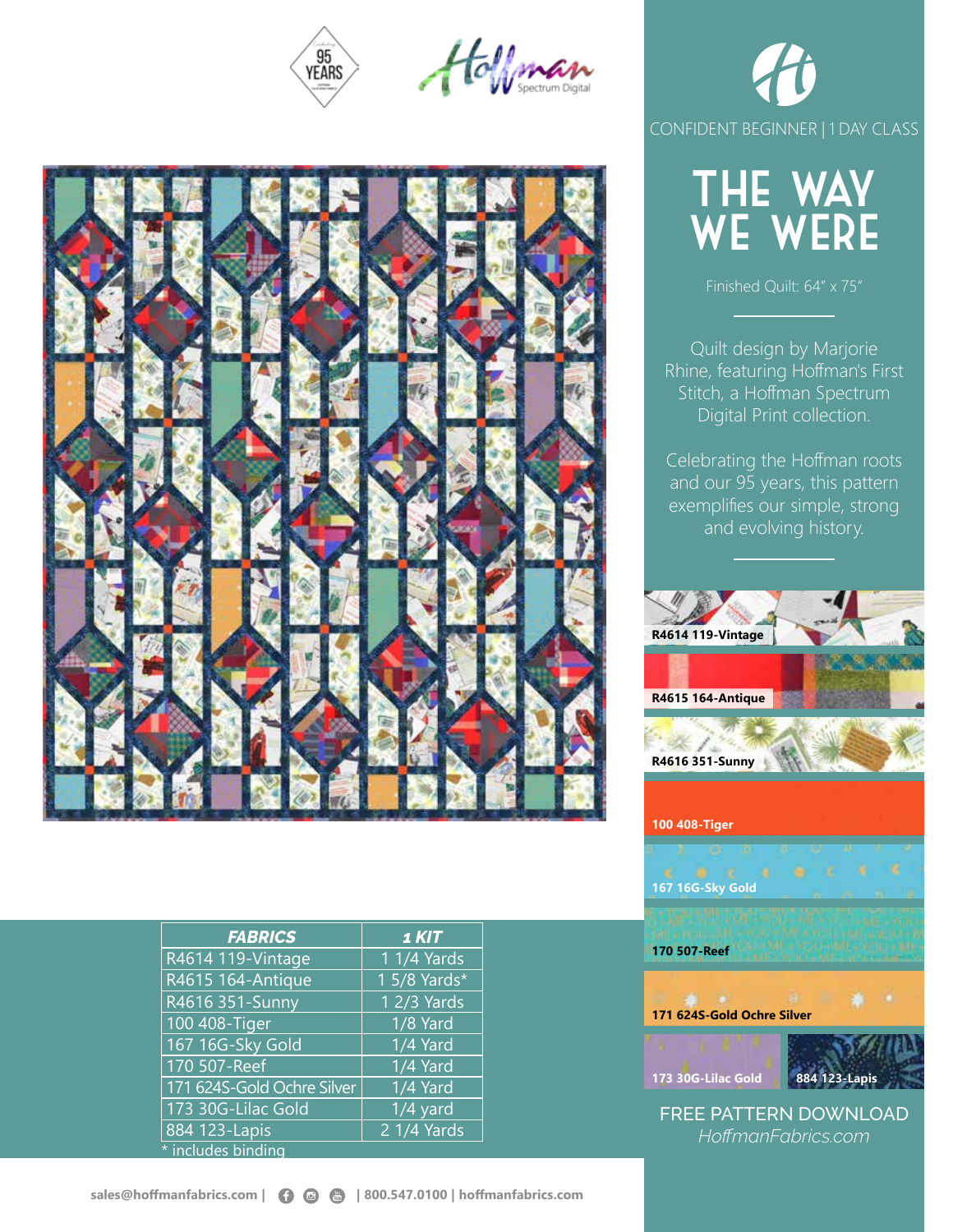The Way We Were by Marjorie Rhine of Quilt Design N'

### **Cutting**

*Notes:*

- *1. Label the pieces with the fabric number and letter given in parenthesis.*
- *2. WOF = width of fabric from selvage to selvage.*
- *3. HST = Half-square triangle*

#### **From the Fabric #1 (R4615 Antique):**

• 6 strips 4⅞" x WOF; subcut into 42 squares 4⅞" x 4⅞"; cut each square diagonally once for 84 HST (A)

#### **From Fabric #2 (R4616 Sunny):**

- 4 strips 7" x WOF; subcut into 35 rectangles 7" x 4" (D)
- 3 strips 6" x WOF and leftovers of 7" strips above; subcut into 21 squares 6" x 6"; cut each square diagonally once for 42 HST (B)
- 2 strips  $4\frac{1}{2}$ " x WOF; subcut into 14 rectangles  $4\frac{1}{2}$ " x 4" (H)

#### **From Fabric #3 (R4614 Vintage):**

- 3 strips 7" x WOF; subcut into 27 rectangles 7" x 4" (D)
- 3 strips 6" x WOF; subcut into 15 squares 6" x 6"; cut each square diagonally once for 30 HST (B)
- From leftovers of strips above, cut 6 rectangles  $4\frac{1}{2}$ " x  $4$ " (H)

#### **From each of Fabrics #4 through #7 (170 Reef, 167 Sky Gold, 173 Lilac Gold, 171 Gold Ochre Silver):**

- 1 strip 6" x WOF; subcut into 2 squares 6" x 6"; cut each square diagonally once for 4 HST (B) discard one
- From leftovers of strip above cut 2 rectangles  $4"$  x  $7"$  (D) and 2 rectangles  $4"$  x  $4½"$  (H)

#### **From Fabric #8 (100 Tiger):**

1 strip  $1\frac{1}{2}$ " x WOF; subcut into 21 squares  $1\frac{1}{2}$ " x  $1\frac{1}{2}$ " (G)

#### **From Fabric #9 (884 Lapis):**

- 18 strips  $1\frac{1}{2}$ " x WOF for borders & sashing
- 51 strips  $1\frac{1}{2}$ " x WOF for pieces; subcut into:
	- » 84 strips 1½" x 9½" (C)
	- » 35 strips 1½" x 7" (F)
	- » 14 strips  $1\frac{1}{2}$ " x  $4\frac{1}{2}$ " (I)
	- » 42 strips  $1\frac{1}{2}$ " x 4" (E)

#### **Binding (R4615 Antique):**

8 strips  $2\frac{1}{4}$ " x WOF

#### **Backing:**

• 2 panels 42" x 72"

by Marjorie Rhine of Quilt Design NW Finished quilt size: 64" x 74¾"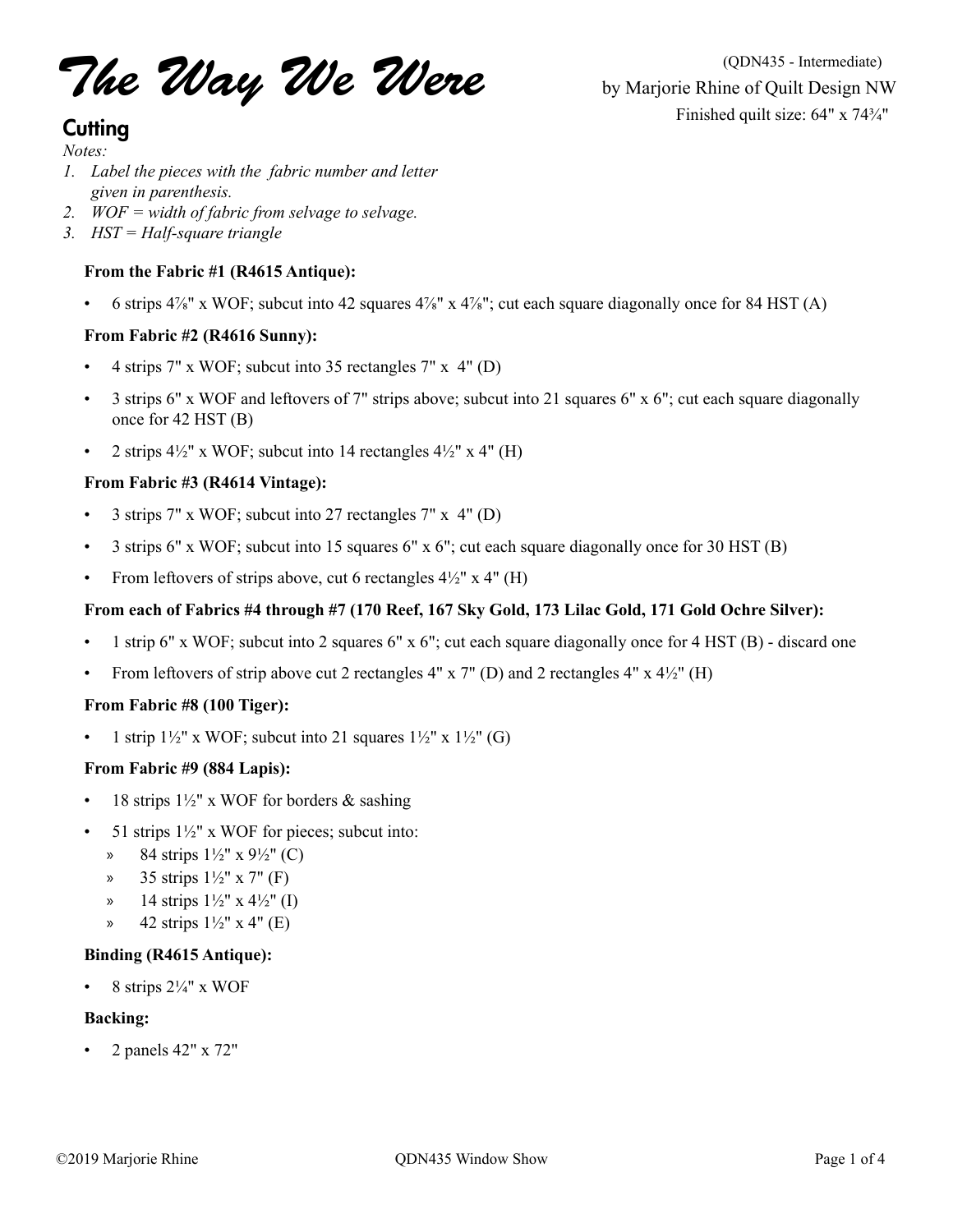### Making the units

• Following figure 1, center and sew together one fabric #2 B, one fabric #9 C, and one fabric #1 A. Press all seam allowances in the direction of the arrows. Square up to 5⅜" x 5⅜" measuring from the A triangle corner. Make 42 of these #2B units. Notice how, after cutting, the blue strip is off center.





Center & sew Fig. 1

Square up to 53/8" x 53/8" from A corner



Repeat using one  $#3B$ , one  $#9C$ , and one  $#1A$  (fig. 2). Make 30 of these #3B units.



• Repeat to make 3 each of units as in figure 3.



Make 3 of each using B triangles as listec Fig. 3

# Making the focus blocks

• Join units as in figure 4.



Trim to  $8\frac{1}{2}$ " wide. To do this, measure  $4\frac{1}{4}$ " from the center line and trim, on both sides (fig. 5). The block should measure  $8 \times$ " x 10÷". Make 9 (fig. 6).





Fig. 5 Fig. 6

• Repeat to make 3 blocks from each of the unit combinations shown in figure 7. Set all aside.

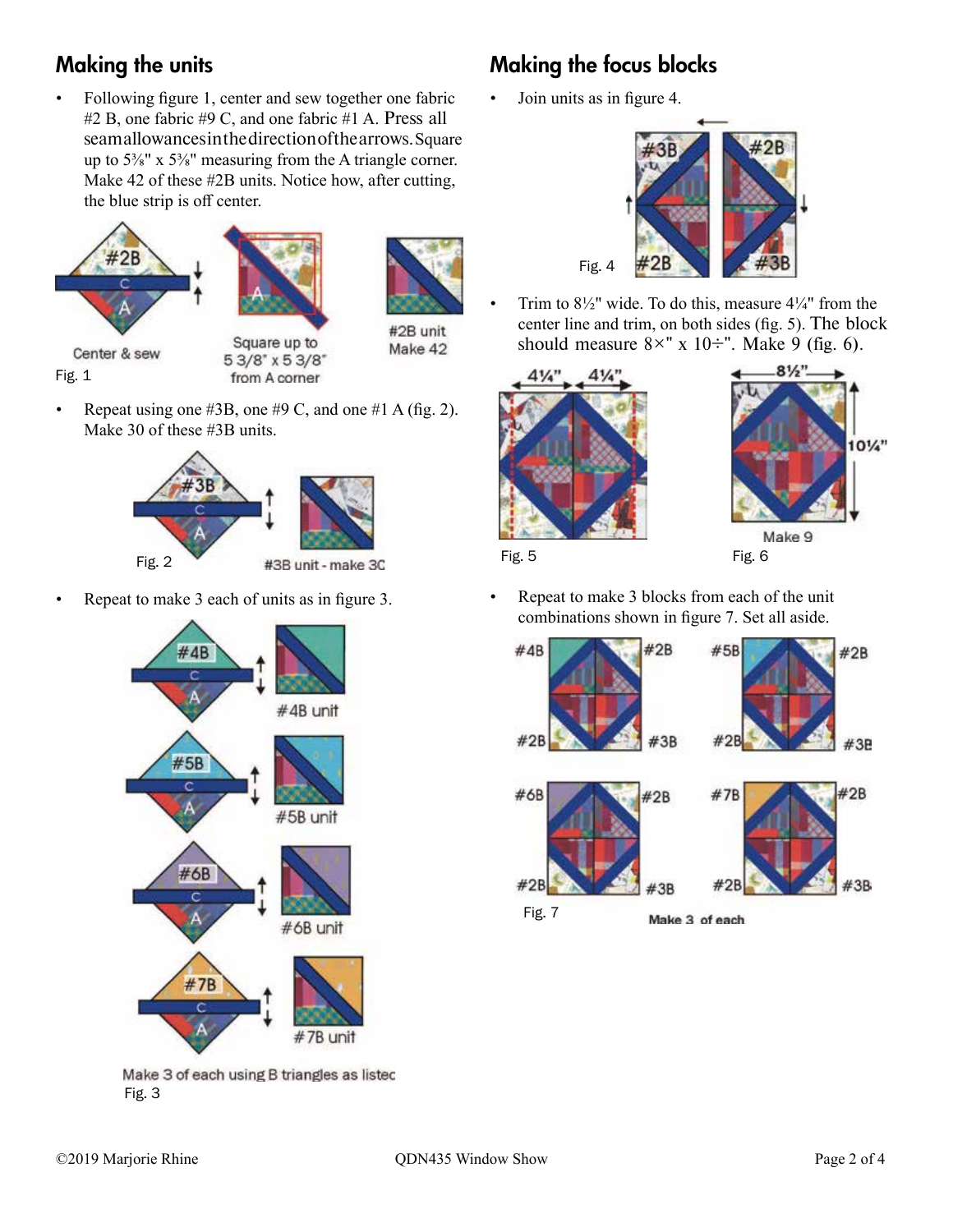# Making the alternate blocks

• Join E and F strips, G square and D pieces as shown in figure 8. Make 6.



Fig. 8. Make 6

• Repeat to make 2 of each using pieces shown in figure 9.



Fig. 9

Make 2 of each

• Join E, F and I strips, and G, D and H pieces as shown in figure 10. Make 3.



• Repeat to make 1 each using E, F, I, G, and D corner pieces shown in figure 11.



Fig. 11

- Make 1 of each
- Join I strip and H pieces as shown in figure 12. Make 3.



Fig. 12 Make 3

• Repeat to make 1 each using pieces shown in figure 13.